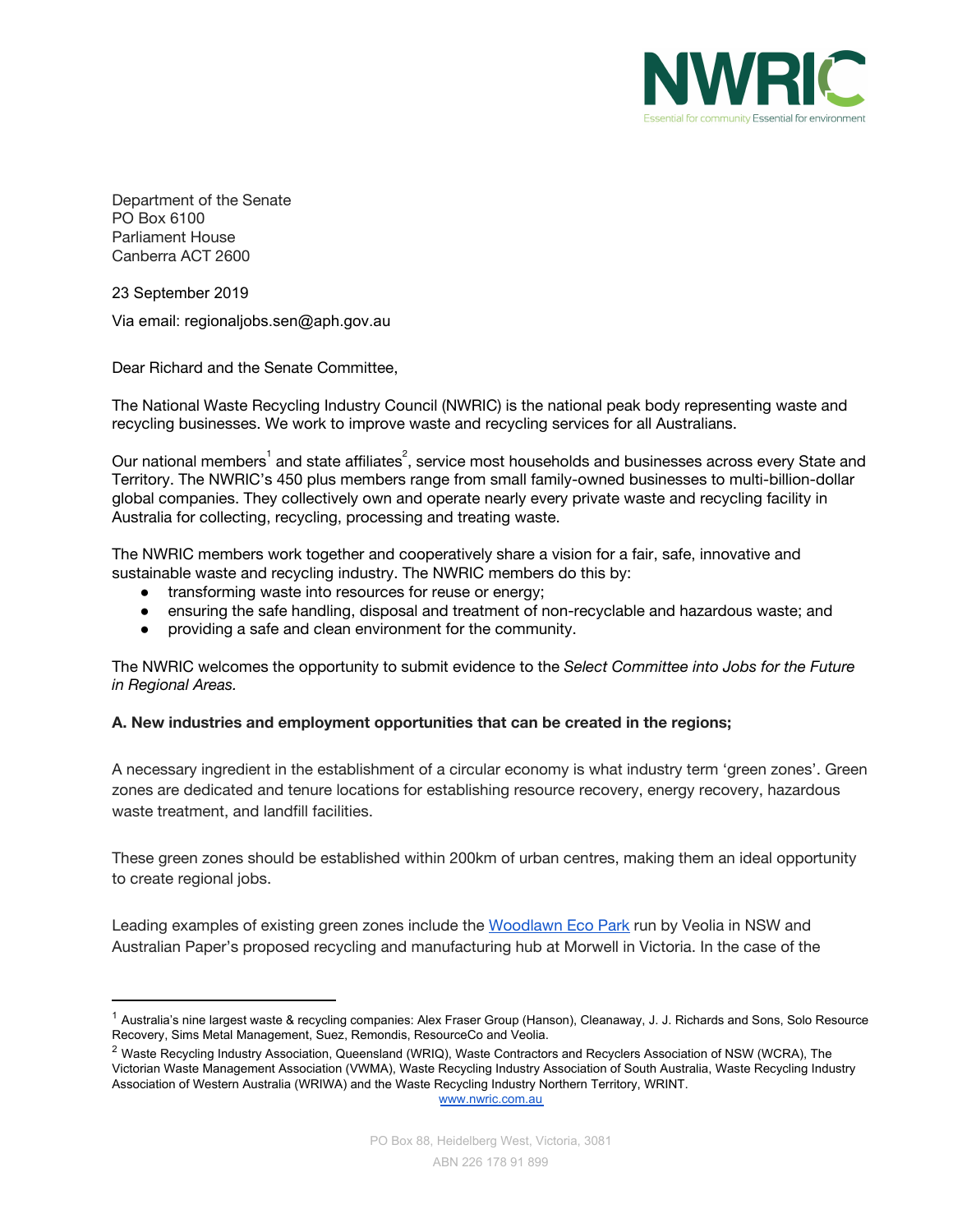

collaboration between Australian Paper and SUEZ, the facility will create jobs to replace those by the closure of the Hazelwood coal fired power station.

## **B. The number of existing jobs in regional areas in clean energy technology and ecological services and their future significance;**

The Australian waste recycling industry currently employs close to 50,000 people (FTE). The estimated direct FTE employment per 10,000 tonnes of waste is 9.2 for recycling and 2.8 for landfill. Australia currently has in excess of 20 million tonnes of material per year which potentially be diverted from landfill and recovered. The priority material here would be diverting organics and food waste from landfill.

## **B. Lessons learned from structural adjustments in the automotive, manufacturing and forestry industries and energy privatisation and their impact on labour markets and local economies;**

Fair markets are essential to advancing waste and recycling services. Where waste assets are owned or controlled by government entities, private sector investors will not enter the market to compete against government. That, monopolistic local government ownership of waste assets, including waste collection fleets and material treatment facilities can inhibit private investment into the sector. This investment is essential to build a circular economy.

# **C. The importance of long-term planning to support the diversification of supply chain industries and local economies;**

Tenure sites for waste treatment and recycling, appropriately located near capital cities and urban centre, are essential to advancing the circular economy. These sites need appropriate road access, access to the power grid, and can reduce transport emissions if a heavy rail link is available. Landfill sites require appropriate geology (the most important aspect of landfill development is sitting). Recycling, and appropriate treatment of not recyclable materials<sup>3</sup> cannot advance without these secure sites.

### **a. measures to guide the transition into new industries and employment, including:**

- **i. community infrastructure to attract investment and job creation;**
- **ii. the need for a public authority to manage the transition;**
- **iii. meaningful community consultation to guide the transition; and**
- **iv. the role of vocational education providers, including TAFE, in enabling reskilling and retraining;**

No comments.

 $3$  Including asbestos, and non-combustible hazardous material such as heavy metals and fire fighting foams. [www.nwric.com.au](http://www.nwric.com.au/)